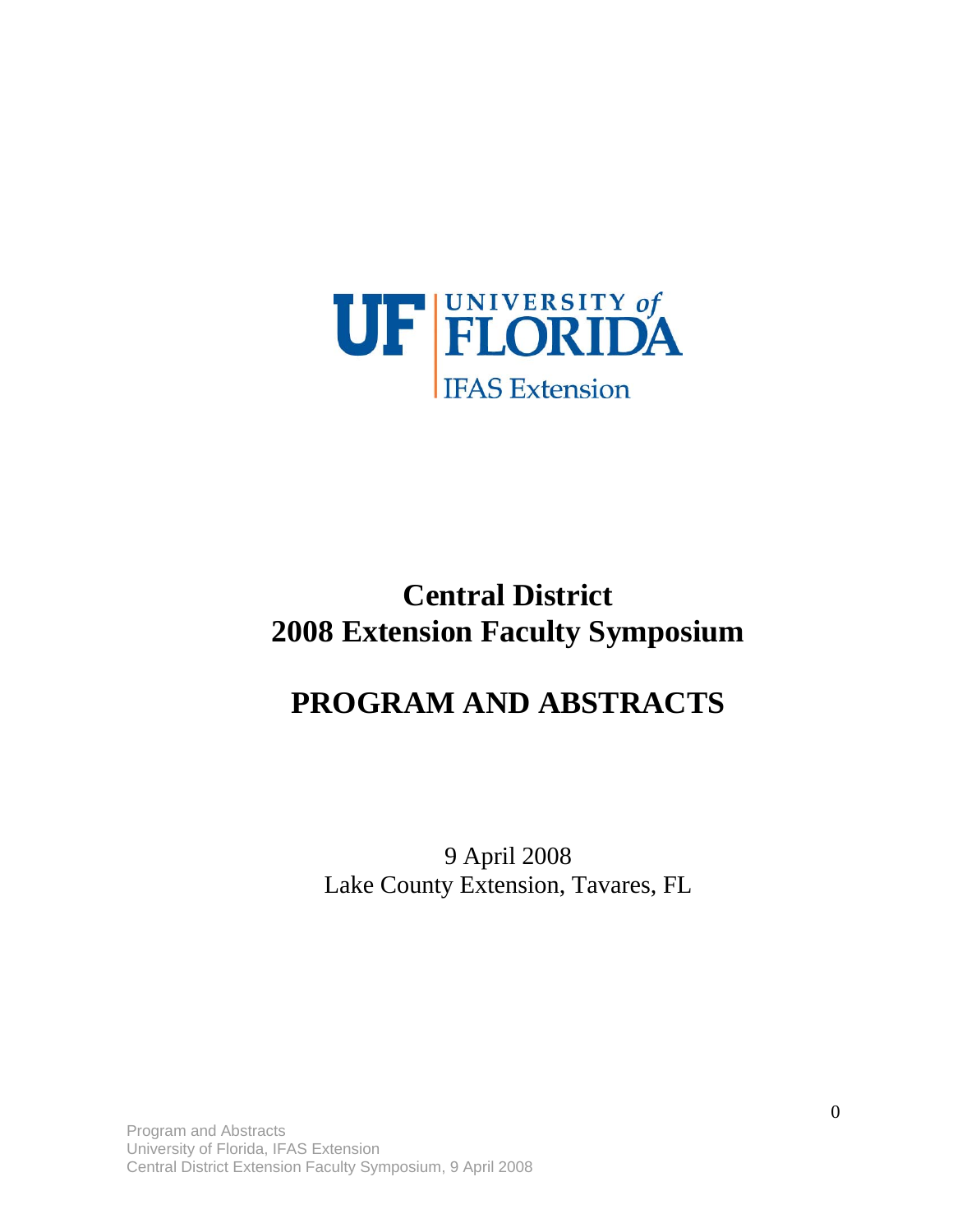## **UF /IFAS EXTENSION 2008 Central District Extension Faculty Symposium**

9 April 2008 Lake County Extension, Tavares, FL

### **Program**

- 9:30 a.m Registration and poster set up
- 10:00 a.m Welcome Charles Fedunak, Deborah Boulware, Tim Momol, Millie Ferrer

### Moderator of the Morning Session, Charles Fedunak

- 10:10 a.m. Extension Program Evaluation and Success Stories. David Diehl, Department of Family, Youth and Community Sciences, and David Holmes, Marion County
- 11:30 a.m. Updates, Questions & Answers. Larry Arrington by Polycom and Millie Ferrer, Extension Administration
- 12:00 p.m. Lunch and Poster Session (noon to 1:30 pm).

### Moderator of the Poster Session, Cynthia Minot

12:30 p.m. Authors will be present at their posters from 12:30 to 1:30 pm.

### Moderator of the Afternoon Session, Julie England

| $1:30$ p.m. | Natural Resources/Sustainability - Central District Team Development. |
|-------------|-----------------------------------------------------------------------|
|             | Mike Spranger, Environmental and Natural Resources Program            |
|             |                                                                       |

- 2:00 p.m. MG Volunteer Management. Charles Fedunak, Lake County
- 2:30 p.m. 4-H is a Community of Young People Across America who are Learning Leadership, Citizenship and Life Skills. Shelda Wilkins, Seminole County
- 3:00 p.m. Take Charge of Your Diabetes An Educational Program for Adults with Type 2 Diabetes. Nancy Gal, Marion County
- 3:30 p.m. Woods Walks and Environmental Wonders. Eleanor Foerste, Osceola County
- 4:00 p.m. Program adjourn

### Organizing Committee

Charles Fedunak (Chair). Lake County Julie England (Registration Coordinator), Lake County Cynthia Minot (Abstract and Poster Coordinator), Brevard County Abstracts for posters in this meeting were peer reviewed. Deborah Boulware (Member), Lake County Tim Momol (Member), Central District

Technical Support Rene Bass (Lake County), Francis Ferguson (IFAS/IT), Nikki Wilson (Central District) Lake County Master Gardeners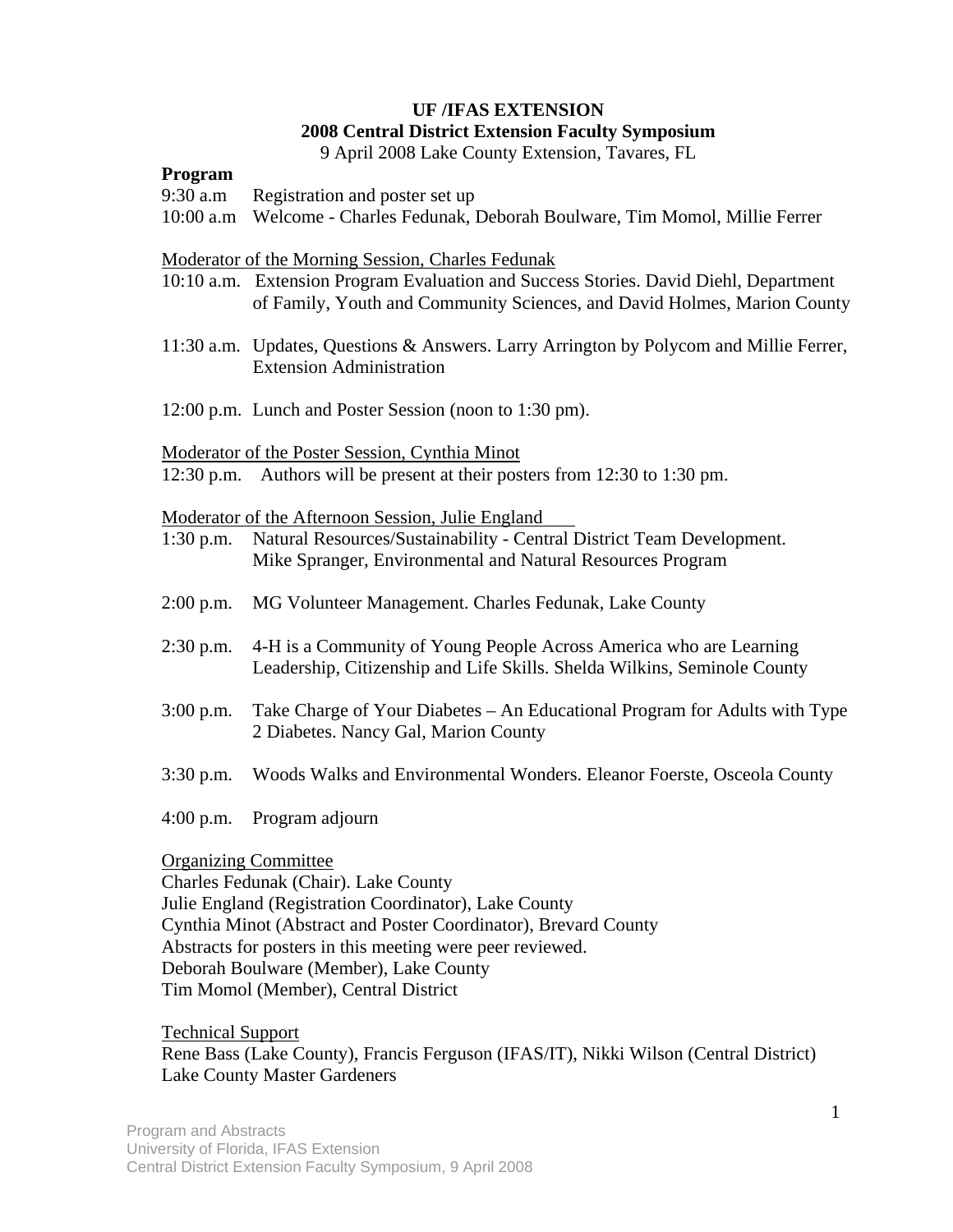**HEALTH ROCKS! YOUTH HEALTH FAIR. G. Sachs. St. Johns County Extension,** 3125 Agricultural Center Drive, St. Augustine, FL 32092.

Childhood obesity is on the rise and it is vital that America's youth are aware of the importance of making healthy lifestyle choices. The Health Committee of the St. Johns 4-H County Council is committed to bringing this message to residents of St. Johns County through a community-wide youth-focused health event promoting the importance of leading a healthy lifestyle. This commitment led to the development of *Health Rocks! Health Rocks!* is a youth-focused health fair planned, organized and implemented by the 4-H Health Committee in partnership with 4-H staff, 4-H youth, adult volunteers and community supporters. The event was held in 2006 and 2007 at Flagler Hospital in St Augustine. *Health Rocks!* provided a variety of fun and educational health-related activities for youth and families from throughout the community. Event experiences included six engaging "youth-focused" presentations, over 22 interactive displays, a challenging fitness trail, an indoors activity room, a healthy snack factory and more! Nearly 500 people attended the health fair in 2006 and 2007. Participants provided positive feedback about the worthiness of the event. Participants stated they "enjoyed the physical activities," found it "fun for the whole family" and planned to use their pedometer to "increase daily steps." Over 30 volunteers from 4-H families, nearby colleges, and the local community assisted with the event each year. Based on the positive feedback, St. Johns County 4-H plans to offer *Health Rocks!* again in 2008.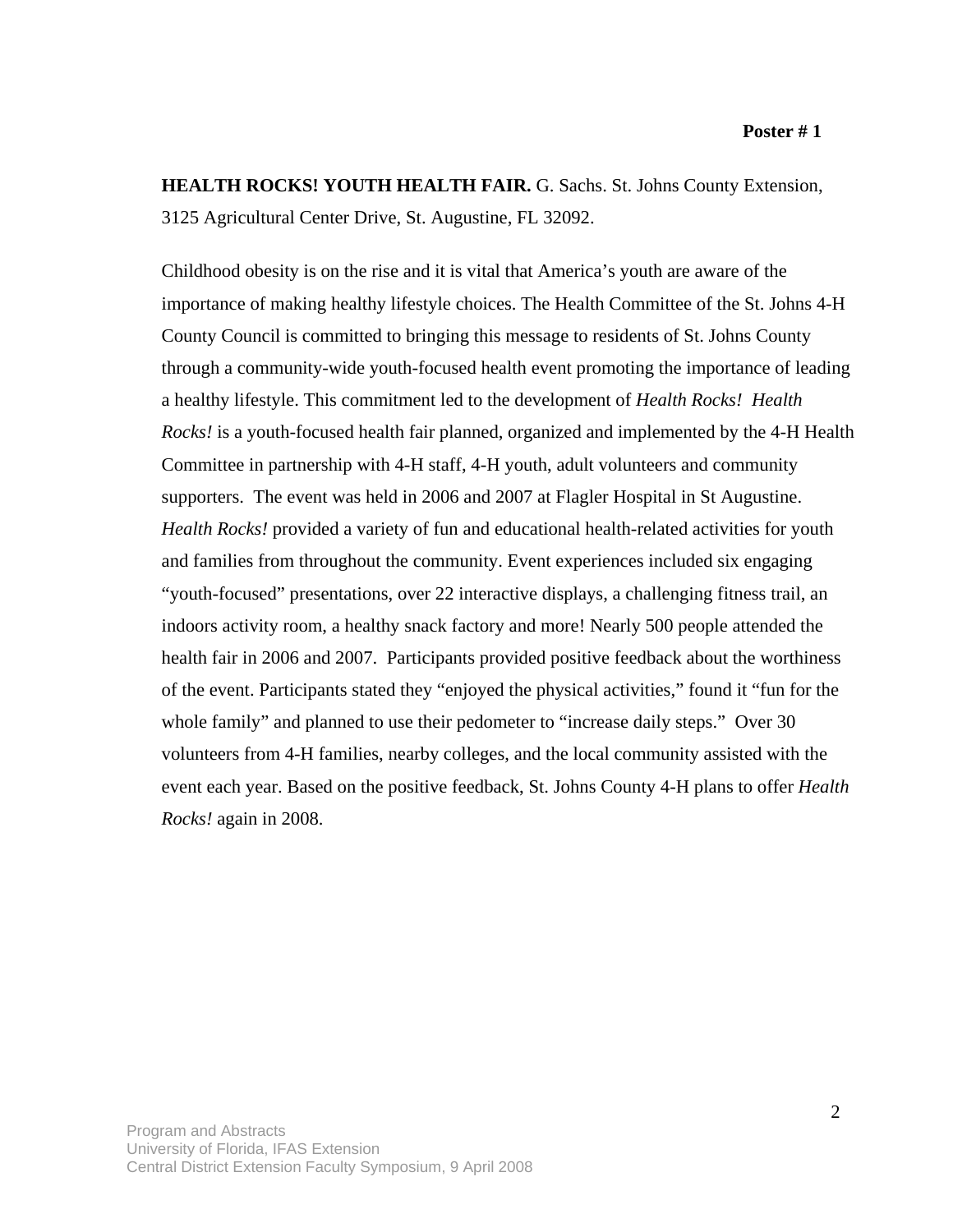**"KEEP IT SWEET AND SIMPLE: LOGIC MODELS PUT TO WORK."** S. Hensley. Sumter County Extension, 7620 SR 471, Ste. 2; Bushnell FL 33513.

The use of the Logic Model to plan for your extension program can be a frightening thought. However, by keeping program planning "sweet and simple" extension agents can make a plan to evaluate their programs by using a logic model. The purpose of this abstract is to give extension agents a simple approach to program planning through the use of a Logic Model and for them to have knowledge gain about the importance of planning for evaluation. The objective of this poster is to summarize the educational program presented for Goal Three members on using the Logic Model The success of the poster session will be determined by the number of attendees who plan to use the method in their program planning.The method used is a hands on experience where agents select impacts, outcomes, outputs, and inputs as based on needs assessment. The method has since been used by two 4-H agents with their advisory committees where beneficial results have been observed as related to program planning. The results of this educational poster will be for extension agents in the central district to implement use of the Logic Model approach when planning their programs and the use of evaluation as a first step in program planning.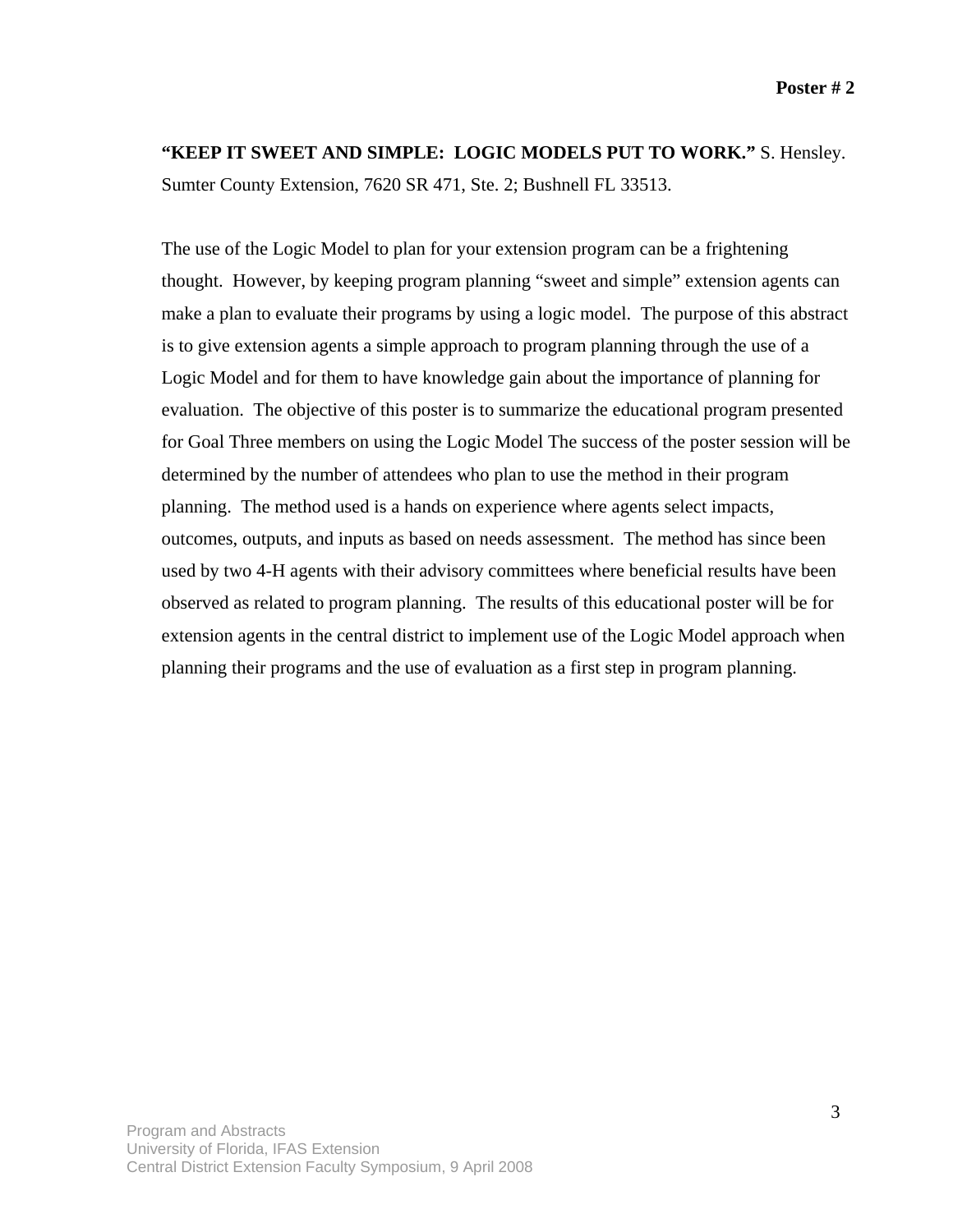**TEEN HORIZONS SUMMER CAMP 2007.** J. Mayberry and C. Mondelus. Orange County/University of Florida Extension, 6021 South Conway Rd. Orlando, FL 32812

Many youth face uncertainties of life after high school, therefore an educational program designed to increase awareness of post-high school options is essential. Teen Horizons, a week-long summer day camp, was such a program developed by the Family and Consumer Sciences team to help Orange County  $10^{th}$  and  $11^{th}$  grade students explore life and work opportunities. This program was held at the Orange County/UF Extension Education Center. Objectives included students identifying personal strengths based on a personality inventory, gaining relevant life skills, increasing awareness of options to advance their academic careers, and learning about alternative post-high school opportunities. Family and Consumer Science agents and the 4-H program assistant, in addition to external educational support, conducted various themed workshops to help students meet the learning objectives. We also incorporated field trips to broaden the horizons of the young people through different career and educational pathways. Pre and post-tests were used to determine knowledge gained. As a result, sixty percent (7 students) of student participants reported an increase in knowing their personality strengths. Also, seventy-five percent (9 students) reported an increase in familiarity with the process to attend a Florida University and an increase in preparedness for job interviewing. The larger implication of the program is that students will explore post-high school options that they were not considering before Teen Horizons.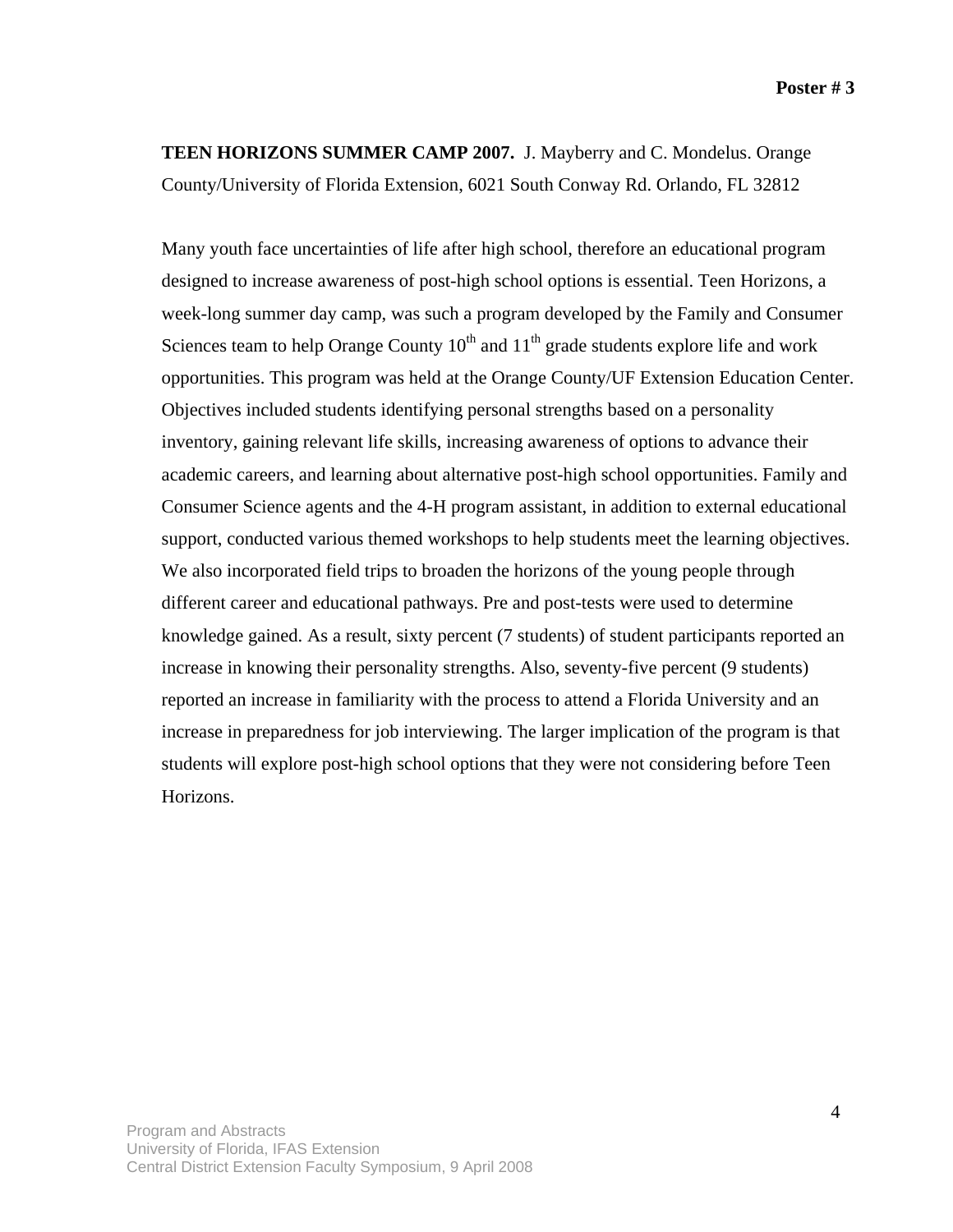### **AG IN THE CLASSROOM THE LEARNING BARN-A PARTNERSHIP WITH**

**FARM BUREAU.** J. Moll, Hernando County Extension, 19490 Oliver Street Brooksville, Florida 34601

Situation: Family farms use to be commonplace and most people were closely connected to local farms. These farms are disappearing and most children today are far removed from how their food is grown or raised. Children do not understand that the smell from a chicken farm may be related to tomorrow's dinner or the sound from an air cannon keeps birds from eating their fruit snacks. Today's children are tomorrow's leaders and need to understand the connection to the land and make sound decisions on population growth and land use. Purpose: The Learning Barn increases awareness of the important role of agriculture in everyday life. Method: Hernando County Master Gardeners donated \$700 and obtained a \$1300 grant from Florida Farm Bureau. Project leaders attended one of three state Ag in the Classroom trainings and began coordinating and scheduling schools to display and utilize the Learning Barn. The Barn contains teacher's manuals, books, videos, games, puzzles, puppets and toys, all of which are related to agriculture. Materials were labeled for age appropriate levels based on the Sunshine State Standards. Results: Interest was generated for students and teachers to pursue information related to agriculture. Pine Grove Elementary School had 12 teachers attend summer Ag in the Classroom conferences and earn certification. These teachers are using additional curriculum in their classrooms. Teacher's comments include: "I love to use the materials for my farm unit in kindergarten." "I look forward each year for the barn to arrive." "I use the books, the videos and some games." "The children utilized the items during free play and they especially enjoyed the farm animals and memory game. They set up objects in the room to create a 'home' for the animals." Teachers report that children demonstrate an understanding of the relationship between agriculture and their food during lessons and following the use of learning barn materials.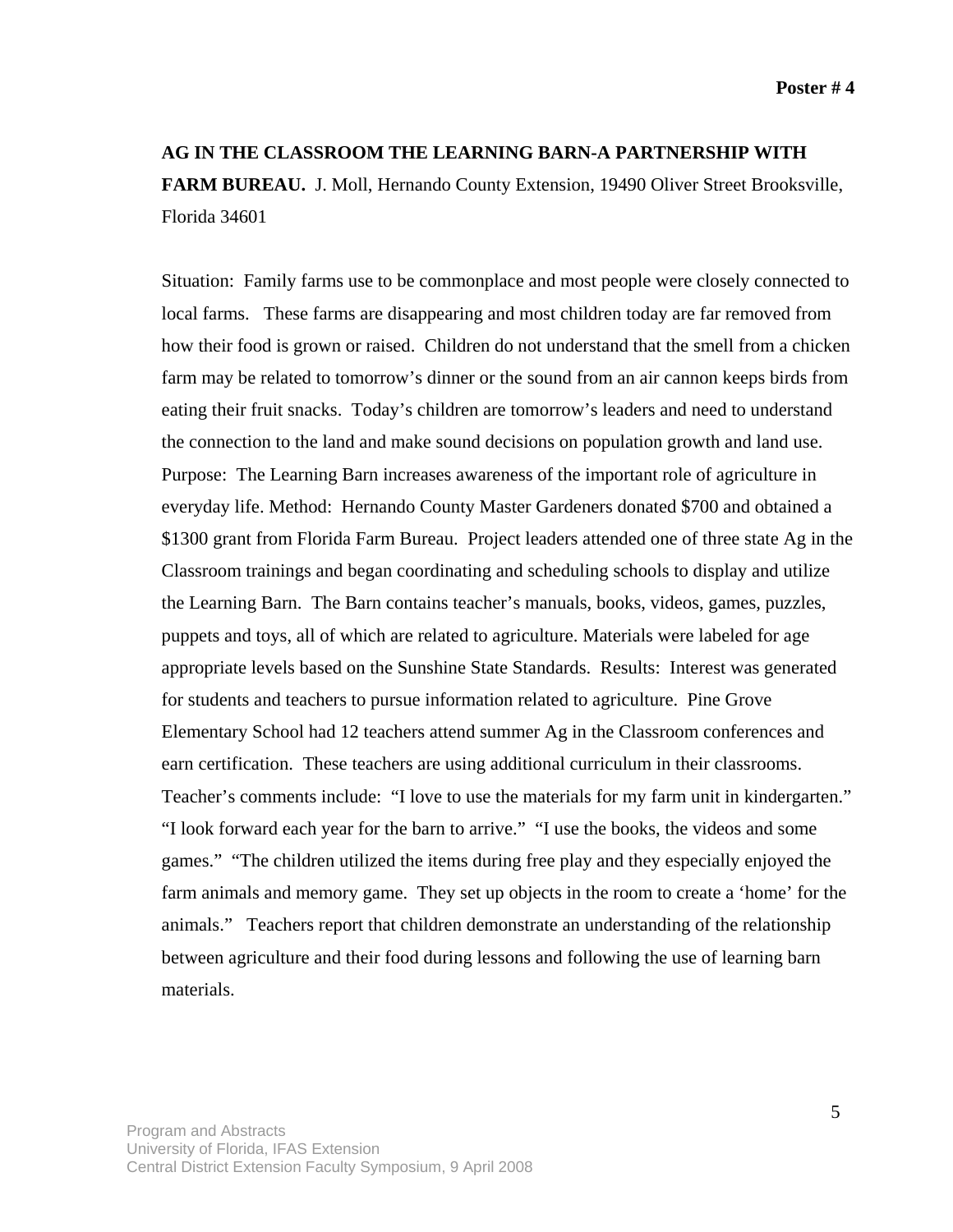**Poster # 5** 

### **FAMILY SCIENCE NIGHTS—A MARKETING OPPORTUNITY FOR**

**EXTENSION**. M.P. McGuire. St Johns County Extension, 3125 Agricultural Center Drive, St Augustine, FL 32092

Marketing of Extension programs is a difficult task. Many people refer to Extension as a "well-kept secret." County Extension Offices must continually try to find ways to educate clientele about the wide range of topics that Extension can address. Florida has approximately two million elementary school-aged children (US Census, 2006 estimates). Many school districts are trying to increase science education opportunities for elementary students and their families, in an effort to meet both No Child Left Behind and state testing requirements in science. Elementary school Family Science Nights are an increasingly popular way to address this need. Family Science Nights are typically a 90-minute to twohour evening program during which elementary school students and their families visit various booths which feature hands-on science-related activities. Older family members help younger family members to follow the instructions for the activity, so all family members are involved in the knowledge gain. There may be anywhere from 200 to 600 people who attend these events, depending on the size of the school and the ways in which the event has been promoted to the students' families. County Extension Offices can partner with local elementary schools to sponsor a Family Science Night at the school. In this way, Extension's name will be linked to the event, and families will become aware that the activities provided during the evening are all part of Extension's programming. All program areas within a county extension office can be involved in Family Science Night sample activities might be as follows: FCS—importance of hand washing; Horticulture making a living necklace; 4-H—almost any learning lab activity; Agriculture—identifying what part of a plant various food items come from; Sea Grant/Marine—keep or release fishing game; Community Development—Enviroscape model. Family Science Nights provide an opportunity to educate a large number of potential clients about Extension, while supporting the school districts' mission to improve science education for elementary students.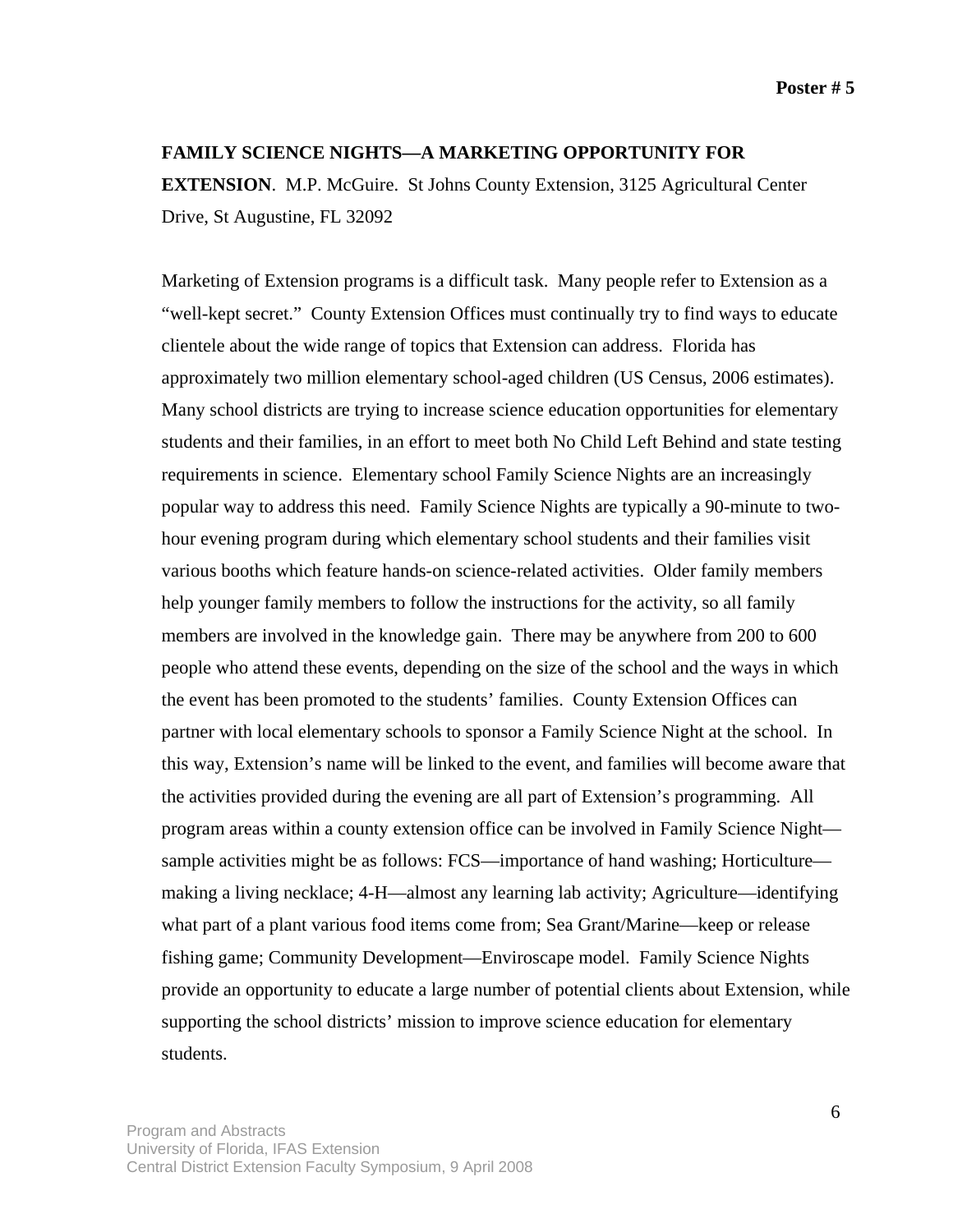## **EXPLORING INTERNATIONALIZING EXTENSION OPPORTUNITIES: A PARTNERSHIP WITH THE ANTIGUA 4-H YOUTH PROGRAM.** N. Samuel and N. Walker. Marion County Cooperative Extension, 2232 NE Jacksonville Road, Ocala, FL 33470-3615

The Youth Department within the Ministry of Health, Sports and Youth Affairs is charged with reviving an almost dormant 4-H program in Antigua. Staff had minimal 4-H knowledge and needed training on use of the Experiential Learning Model (ELM) and understanding the Essential Elements of 4-H. A needs assessment was conducted to determine how the UF/IFAS could assist. Norma Samuel, Marion County and Nicole Walker, Polk County, designed a program to address the needs identified. The objectives were to meet with local and regional officials to develop a 4-H support system; teach the 4- H 101 curriculum to effectively manage 4-H clubs and country-wide programming; to design, implement, and evaluate a horticulture judging event; to conduct a teen leadership workshop; and to gather local information to enhance our own county programs. Each of the objectives was met. A meeting was held with Youth Department staff and various stakeholders to gather information on program history, technical and financial support, and program direction. The major outcome of the 4-H 101 session was an action plan developed by the group outlining the role of the youth department staff, partnering organizations in Antigua and UF/IFAS. One-hundred percent of the final evaluations for the training session indicated knowledge gained in many areas, including: recognition of competencies critical for healthy youth development; understanding the history and culture of 4-H; targeting specific life skills in 4-H programs; applying the ELM; and starting 4-H clubs. Overall, the experience was exciting. We look forward to fulfilling our role of providing technical support for the staff, and being the liaison between the Government of Antigua and IFAS International Programs. Such a partnership is mutually beneficial. We gained teaching skills and knowledge in supporting cultural groups from the Caribbean that we will share with IFAS colleagues.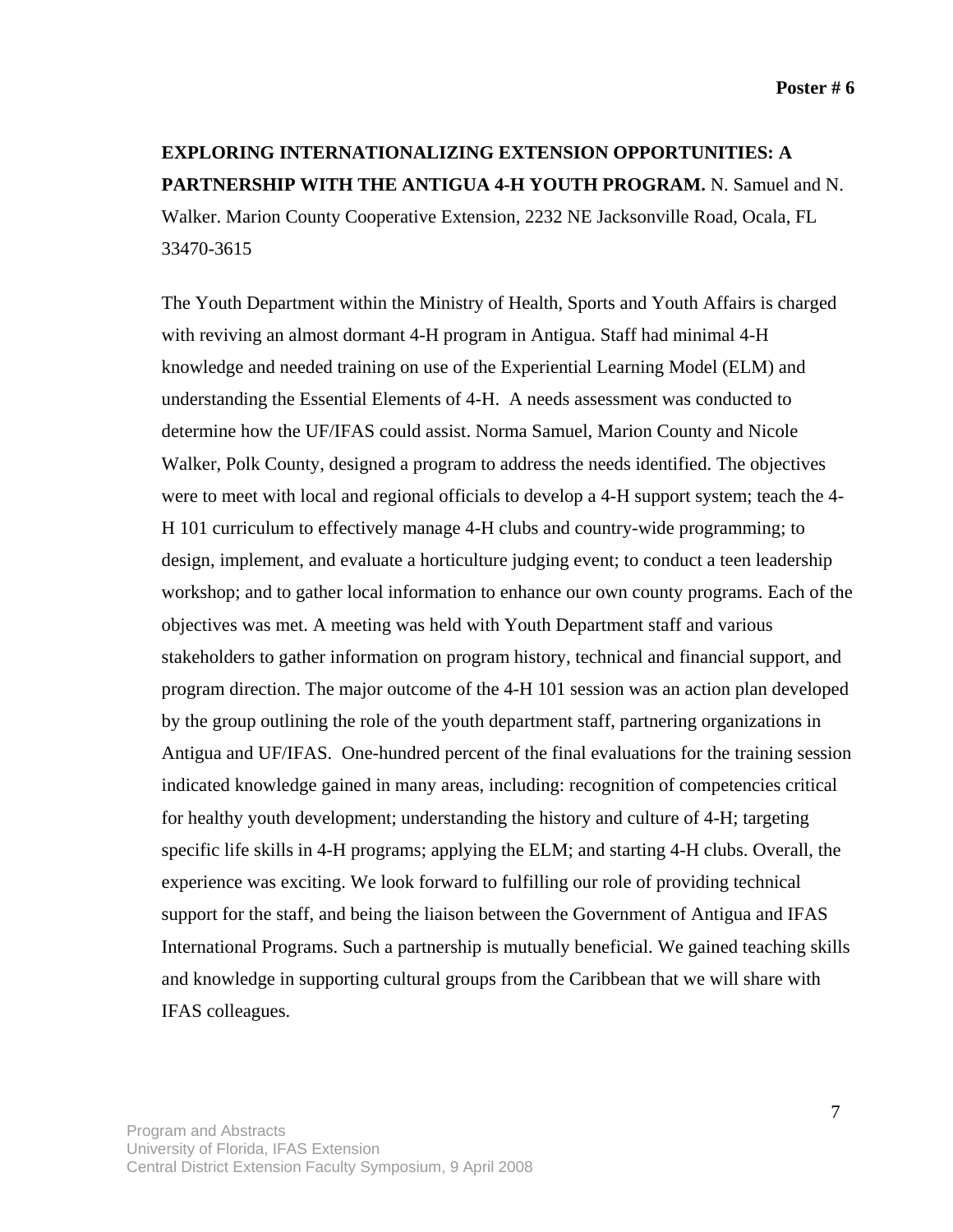### **ENHANCING IRRIGATION EFFICIENCY THROUGH A "DO IT YOURSELF**

**GUIDE**" J. Bradshaw**.** Citrus County Extension, 3650 West Sovereign Path Suite 1, Lecanto, FL 34461

Comments from 2006 program evaluations indicated a need for basic instructions and illustrations detailing solutions to typical irrigation challenges, including adjusting time clocks, sprinkler maintenance, and system modifications. **Objectives:** To stimulate consumer interest in troubleshooting their irrigation systems by providing a step-by-step guide to enhance irrigation system efficiency. **Methods:** A "Do It Yourself Sprinkler System Checkup Guide" and four inserts were developed as educational tools to facilitate easy understanding by residents interested in performing system modifications to improve irrigtion efficiency. Program participants using the guide learned how to: make adjustments to improve system pressure; clean sprinklers, filters, and piping; adjust sprinklers to avoid watering impervious surfaces; select an appropriate controller; obtain a new controller manual; solve controller problems; and how to relocate blocked sprinklers. **Results:** During irrigation hands-on workshops, the guide and inserts were used by participants to inspect and manipulate sprinklers heads, controllers, and other components to improve their comfort level. Additionaly these publications were used to enhance understanding of seasonal watering schedule, sprinkler relocation steps and typical sprinkler system layout in order to increase consumer familiarity with sprinkler systems and components. Evaluations revealed that the program met or exceeded the expectations 90% of the respondents, 84% responded that knowledge gained would be used to adjust their irrigation system and 93% would participate in other educational events. **Conclusions:** The guide and inserts were used as a teaching tool during a variety of educational activities with a number of target audiences with a high rate of success. Currently the Southwest Florida Water Management District will be printing sufficient copies to be distributed in 16 counties throughout central Florida.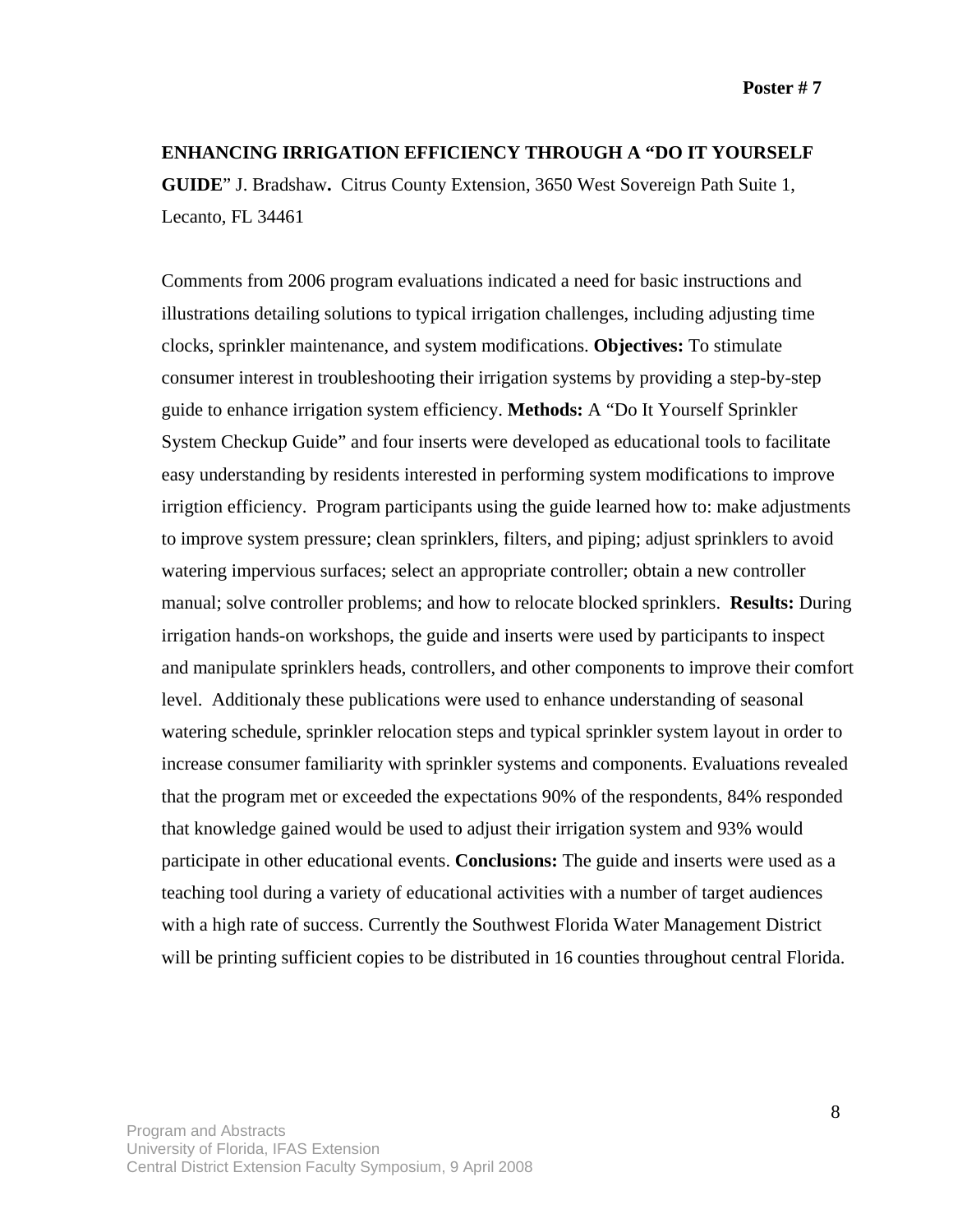## **PRODUCTION OF A VALUE-ADDED TURKEY SAUSAGE PRODUCT FOR INCORPORATION INTO THE DIETS OF HAITIAN CHILDREN.** E. Redden<sup>a</sup>, S. K.

Williams, C. Farin, N. Djeri, B. Gerbrian and D. Dinkins. <sup>a</sup>Putnam County Extension, 111 Yelvington Rd. Ste 1, E. Palatka, FL 32131

Jeremie, Haiti is comprised of a population of approximately 95,000. Approximately 30% of the population is children, and 30% (of the children) suffer from malnutrition. Due to poor economic conditions and lack of available nutritious food, there is an urgent need to provide protein food sources for the children. The objective of this study was to produce a value-added turkey product for incorporation into the diets of Haitian children. A canned turkey sausage product was manufactured in the University of Florida Department of Animal Sciences USDA-inspected processing facility and shipped to Jeremie, Haiti for evaluation in the Haitian Health Foundation feeding program. The average protein and fat content of the turkey sausage was 15.0% and 19.4%, respectively. The feeding program included three remote villages (Fond Rouge Torbek, Carrfour and Terre Rouge) in Jeremie, Haiti. Ninety children, average age 30 months, participated in the study. The children received a diet of 56 grams of turkey sausage with polenta three times a week at the feeding center. An overall significant weight improvement ( $P < 0.05$ ) was observed for the children in their respective developmental groups. All children participating in this study had low birth weights because of the lack of nutrients, and remained below the 3 percentile when compared to the Center of Disease Control growth curves for gender, age and weight. The increase in weight suggested that the additional nutrients provided by the turkey sausage functioned to stabilize the growth of the children, and maintain life. At least 5000 kg of the turkey sausage is being produced per month at a commercial processing facility in Virginia, and shipped to Jeremie, Haiti so that the sausage will be available to the children on a regular basis.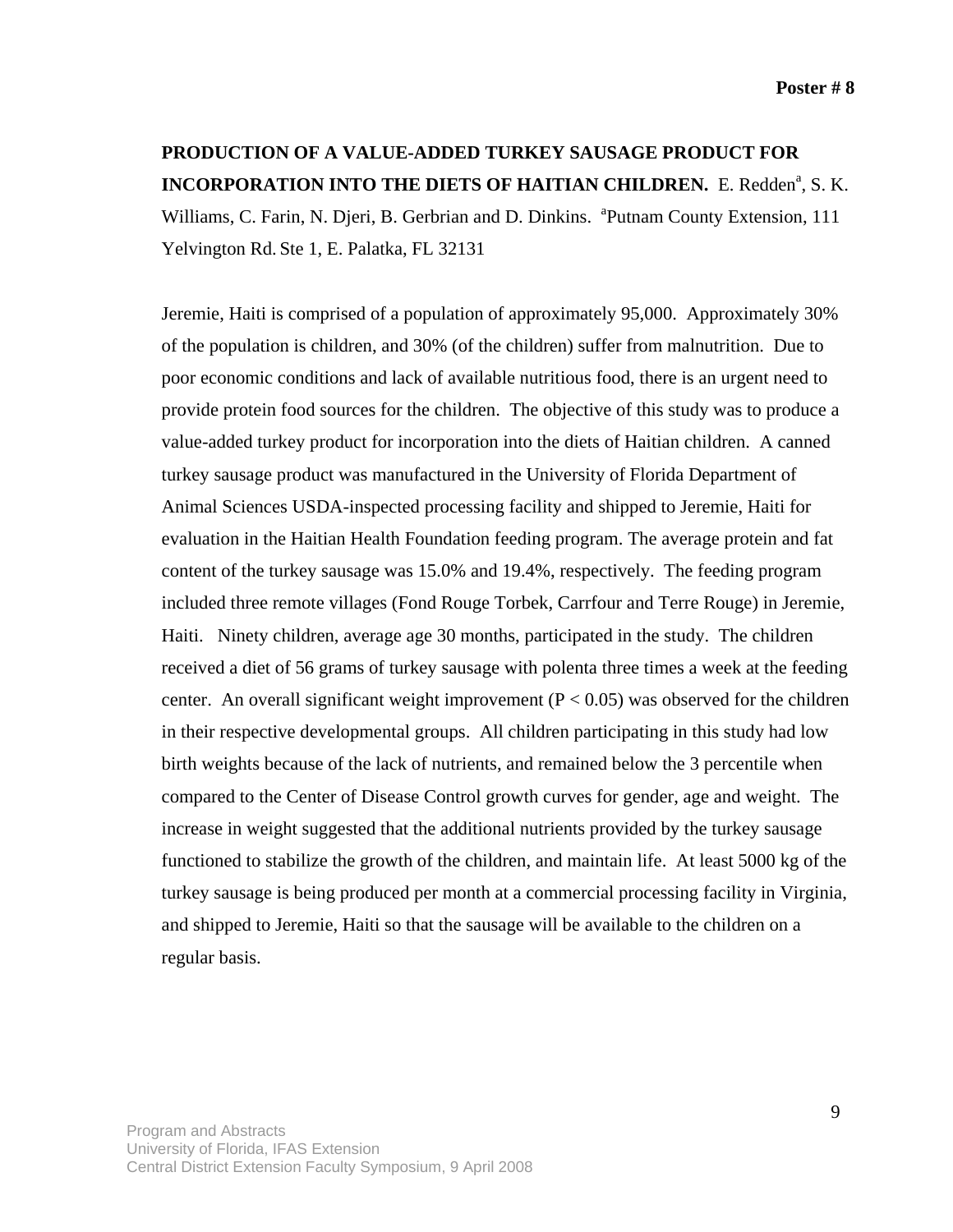**NATURAL HORSEMANSHIP TRAINING.** M. Thomas. University of Florida, Lake County Extension, 1951 Woodlea Road Tavares, FL 32778

Lake County's Natural Horsemanship Training Seminars provide interactive activities for clients of the Livestock Extension Program. Horse enthusiasts can learn how to modify their horse's behavior as well as their own and prepare themselves to create the horse/owner relationship for which they were hoping. **Objective:** For equine clientele to improve communication between themselves and their horses through ground work and riding techniques. **Methods:** On a yearly basis a local trainer who specializes in Natural Horsemanship training is invited to work with extension clientele to teach them techniques used in training. The first program included client observations of trainers working in a round pen with a horse that had behavioral issues. The trainers explain and solve behavioral problems by the end of the three hour workshop. Additional seminars involved a trainer working in an arena with participants either on ground work or riding techniques. As the trainer goes through various techniques the participants practice the learned exercises with their horses. **Results:** As a result of these programs, the clients were very pleased with the practices learned and were excited to do more work at home. Clients learned how to get their horses to respond and overcome common problems. **Conclusions:** Future programs will increase in difficulty for horses and riders. Attendance at these seminars has continually increased. Also, while at these seminars, clients can learn to modify their horse's behavior safely and effectively. Clientele also receive University of Florida research based information on equine health and nutrition.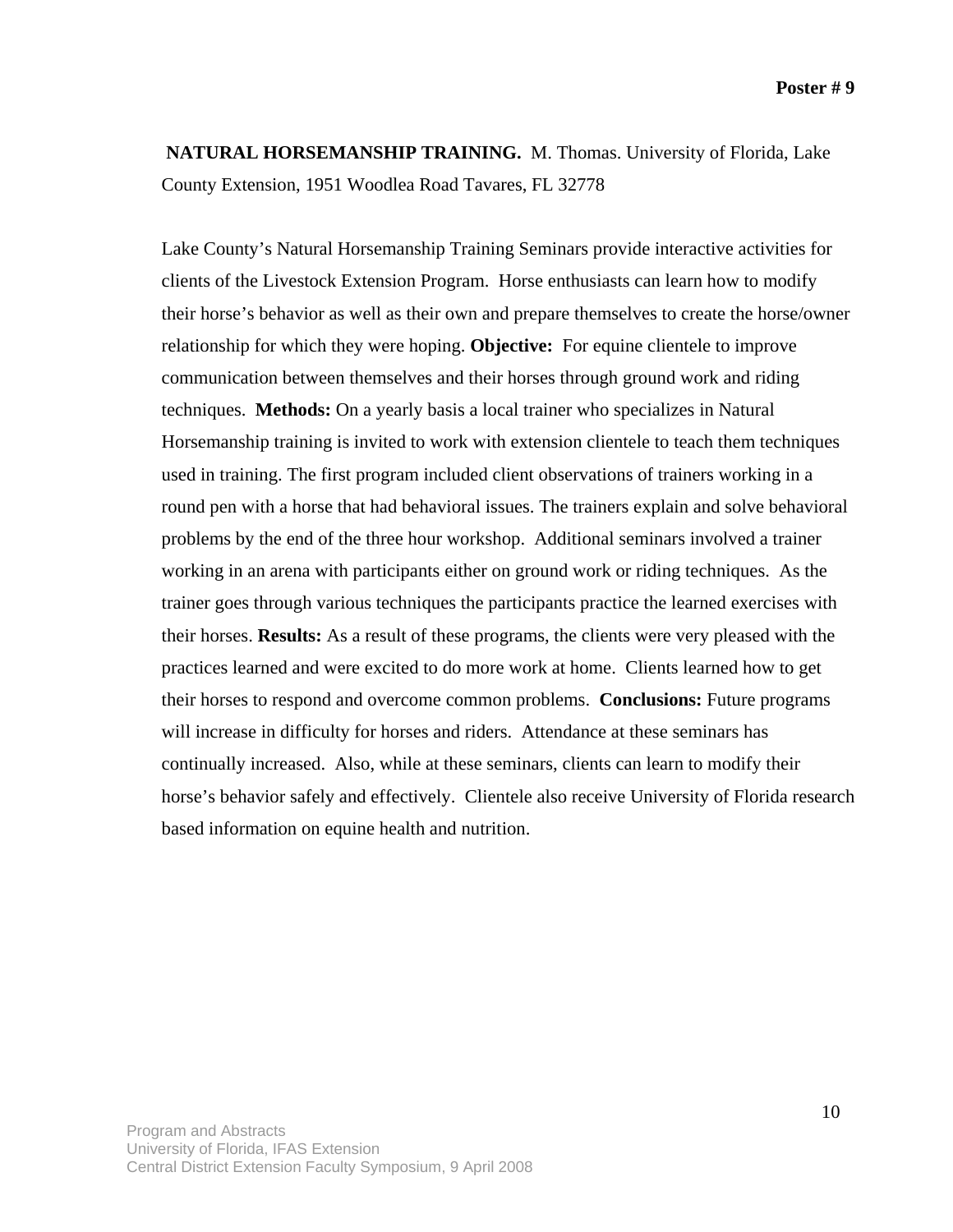#### **GARDENING EDUCATION UNITS (GEU) FOR MASTER GARDENERS.**

E. Thralls, Orange County/IFAS Extension Education Center, 6021 S. Conway Rd., Orlando, FL 32182; S. Park-Brown, Gulf Coast REC - Plant City, 1200 N. Park Rd., Plant City, FL 33563

**Situation and Objectives:** Master Gardener Volunteers are required to obtain ten (10) hours of Continuing Education Hours each year in addition to the specified number of volunteer hours to maintain certification as a Master Gardener Volunteer. The required continuing education hours are easily obtained by attending the Annual Master Gardener Continued Training Conference. However, Master Gardener Volunteers may obtain continuing education hours by attending Extension horticulture programs, attending District Multi-County Master Gardener Volunteer Conferences, attending programs provided by local garden clubs and botanical gardens, or touring the "Gardens of the World" with the Florida State Master Gardener Coordinator. With all these wonderful opportunities, earning Continuing Education Hours may still be a challenge for some Master Gardener Volunteers during the year. Therefore, "Gardening Education Units" (GEU) are proposed to help Master Gardener Volunteers earn up to five hours of the required Continuing Education Hours. **Educational Methods**: Create a twenty (20) question, multiple-choice "evaluation" from four new or updated UF/IFAS publications and make it available online for Master Gardener Volunteers to view and answer. A passing score of 80% (4 out of 5 on each publication) will be necessary to earn a GEU. One GEU is equivalent to one Continuing Education Hour. The Master Gardener Volunteer will record the GEU as a Continuing Education Hour in the Master Gardener Volunteer record forms that are already used in County Extension Offices. **Results:** This procedure has not been approved for implementation but trial runs with several Master Gardener Volunteers in Orange County have been positively received. **Conclusion:** The use of this procedure will help the Master Gardener obtain up to five hours of the annual required Continuing Education Hours, increase or "renew" knowledge, and reduce gas consumption because the GEU will be earned on-line.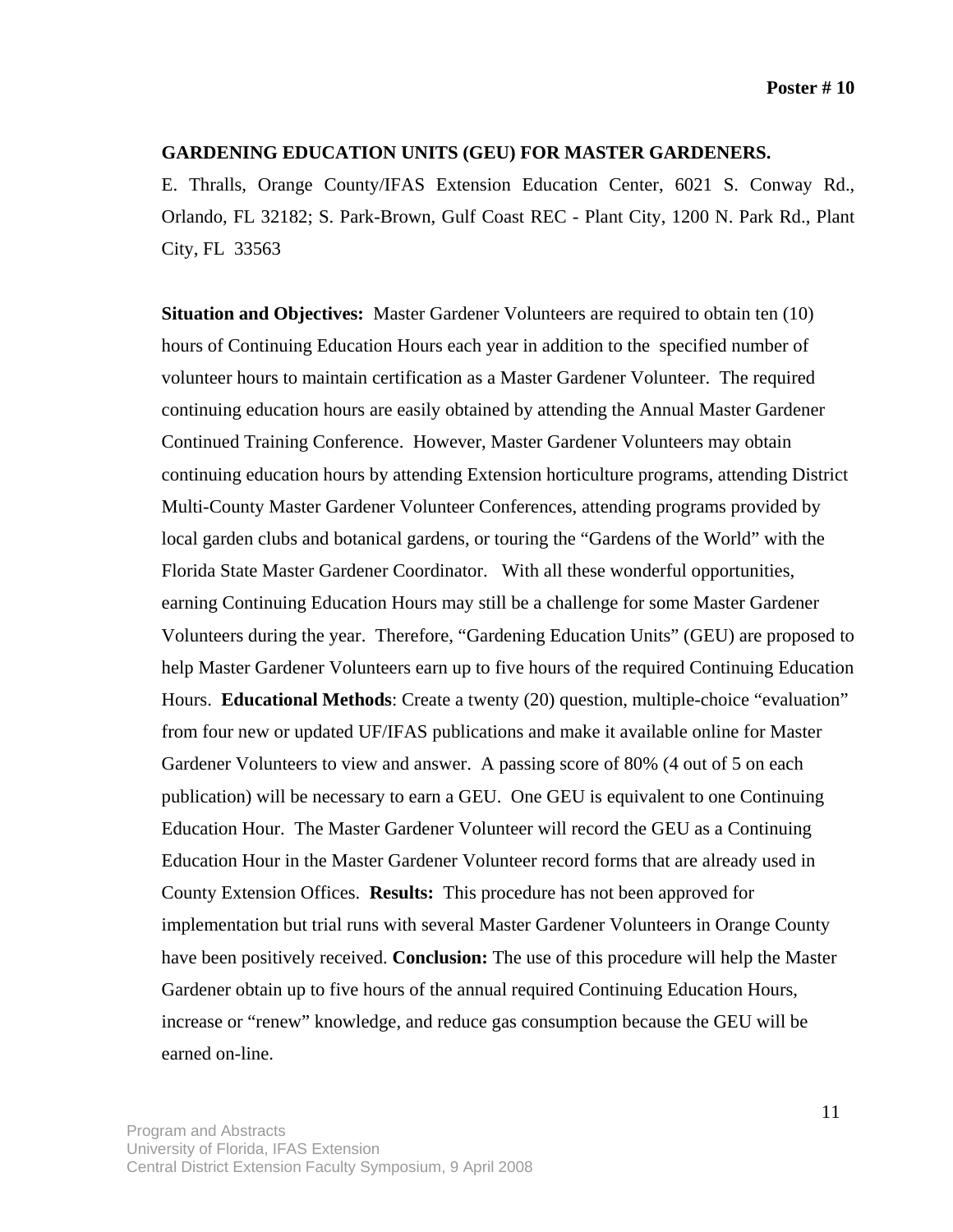**GREENHOUSE BIOCONTROL DEMONSTRATION.** J. Popenoe and L. Parker. Lake County Extension, 1951 Woodlea Rd., Tavares, FL 32778.

Biological control is the most environmentally friendly control measure for pests, but the most difficult to learn. Greenhouse and nursery growers have been slow to adopt biocontrol partly because of the difficulty in identifying, purchasing and monitoring biocontrol agents. This poster is part of a demonstration to teach growers how to identify biocontrol agents and their prey and to show them how to use them in a production system with banker plants. The objective is to get more growers to try, and then adopt some biocontrol agents. The poster explains two banker plant systems to control the two most common greenhouse pests – whiteflies and spidermites. It illustrates the pests and the biological control agents through their life cycles for easy identification and shows how to purchase and use them. The demonstration project will be set up in a commercial greenhouse and growers invited to come and witness the use and success of the system. Follow-up visits to the attending growers to assist them in adopting the system are planned. Grower adoption of biocontrol strategies will reduce pesticide usage, make the environment safer, and will help growers save money with an inexpensive control strategy.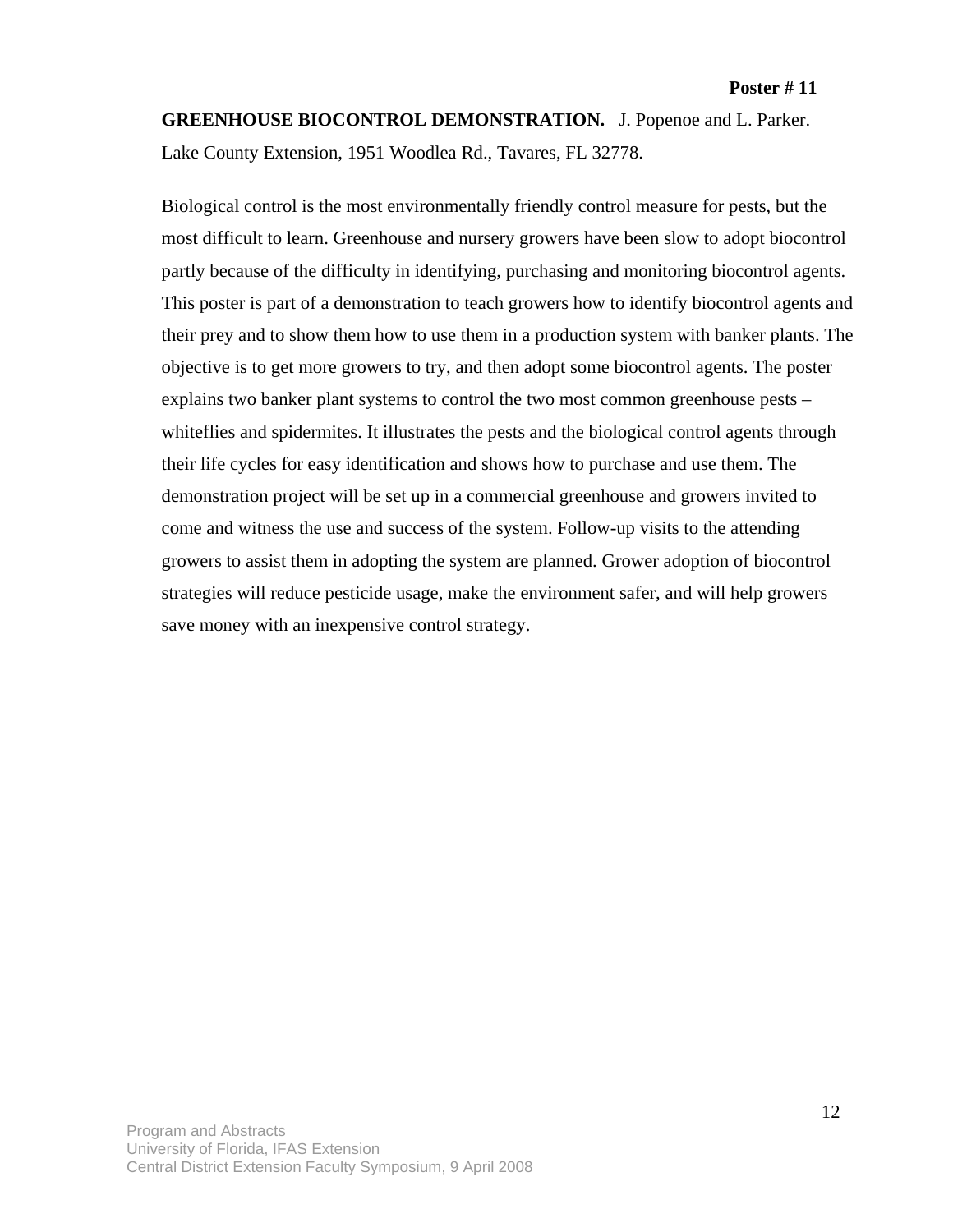**WEDGEFIELD FIREWISE YEAR-ROUND PROGRAM**, Dennis Mudge, Orange County/University of Florida Extension Education Center, 6021 South Conway Road, Orlando, Florida, March 2008

Objective: As a result of a January 2000 "Wild Land Fire Education Workshop" conducted by Martha Monroe, Matt Weinell, Alan Long, Alison Bowers, Frances Nevill, and Geoff Babb, Natural Resources Agent Dennis Mudge pursued community programs addressing the need for wild fire education interface for communities in Orange County. Method: A media event hosted by National Firewise was held in Wedgefield Community that had nearly succumbed to fire in 1998. With Agent facilitation, a Wedgefield Community Firewise Board was formed in 2001. It was then chosen as one of seven pilot communities nationwide participating in the National Firewise Program. The Wedgefield Firewise Community Committee has residents, realtors, St. John's River Water Managements representatives, Orange County Parks, Orange County Fire Department, Orange County Planning, and others. Direction comes primarily from Division of Forestry (DOF) and Ranger Drainage District (RDD) as well as Orange County IFAS Extension. The chair person is a resident volunteer. Presently, the committee oversees a year-round education calendar of events which is regarded by many as the most successful Firewise Community effort in the nation. National prestige has come from two national awards and also one from Orange County and another from private industry. Most recently a "Firewise Model Home" has been constructed in Wedgefield by private industry. Brochures on Firewise Landscaping have been authored by this Agent featuring this model home. Conclusion: This is a model Extension education effort from State training, to IFAS Extension application and programs to public agency and private industry adoption and ownership.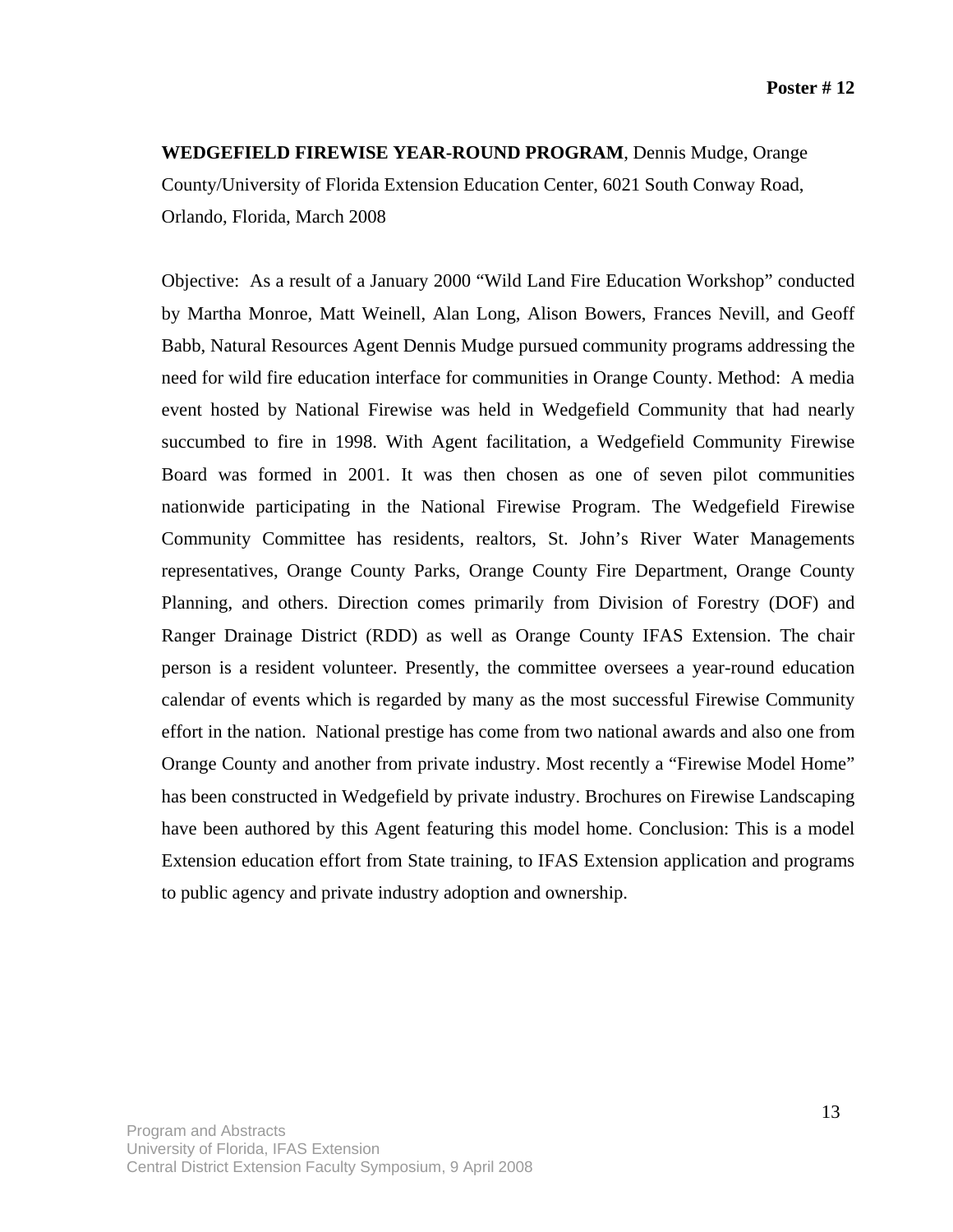**ORANGE COUNTY SAVES: ECO-NOMIC LIVING EXPO.** Glinder S. Stephens, Mary Sue Kennington, Celeste White, Ed Thralls, Liz Felter, Cyndy Mondelus, Lelan Parker, Jonnali Mayberry, Dennis Mudge, Camille Reynolds, and Grisel Negron. Orange County/University of Extension Education Center, 6021 South Conway Road, Orlando, Florida, March 2008.

Situation/Objective: The environmental preservation movement is growing. Mayor Richard T. Crotty launched an initiative, "Turn Orange to Green," to promote energy efficiency and environmental protection in the county. Many consumers want to "Go Green," but are unsure how to get started. Extension has rich history of environmental stewardship and this is a opportune time to disseminate information. The purpose of this event was to help participants learn how to save energy, reduce waste and conserve resources, while saving money. The Expo was a spin-off of America Saves campaign with emphasis on preserving natural resources and saving money. Educational Method: In addition to a nationally renowned keynote speaker and the closing general session, Extension conducted 12 concurrent workshops to teach adults and youth. Vendors displayed "green" products and provided donations for door prizes. The Expo was a team effort of the entire staff working together to develop educational programs to inform residents using Extension's knowledge base in Agriculture/Agri-Business, Family and Consumer Sciences, and 4-H and Youth Development. Other items distributed were refrigerator magnets and an eco-bag that had the Orange County Saves: Eco-Nomic Living Expo branding and Extension's telephone number and website address to further promote Extension and to provide future contact information. The event was sponsored by the Central Florida Fair and Farm Credit Services. Conclusion: Approximately 175 residents were in attendance. An evaluation was administered, and 96% of the participants completing the survey indicated that they were motivated (24) to very motivated (58) to practice techniques taught to conserve natural/monetary resources. Participants will be evaluated after six months to measure practice change. The Extension staff is excited by the participant's responses and contemplating plans to replicate and broaden the collaboration efforts for another Expo in 2009.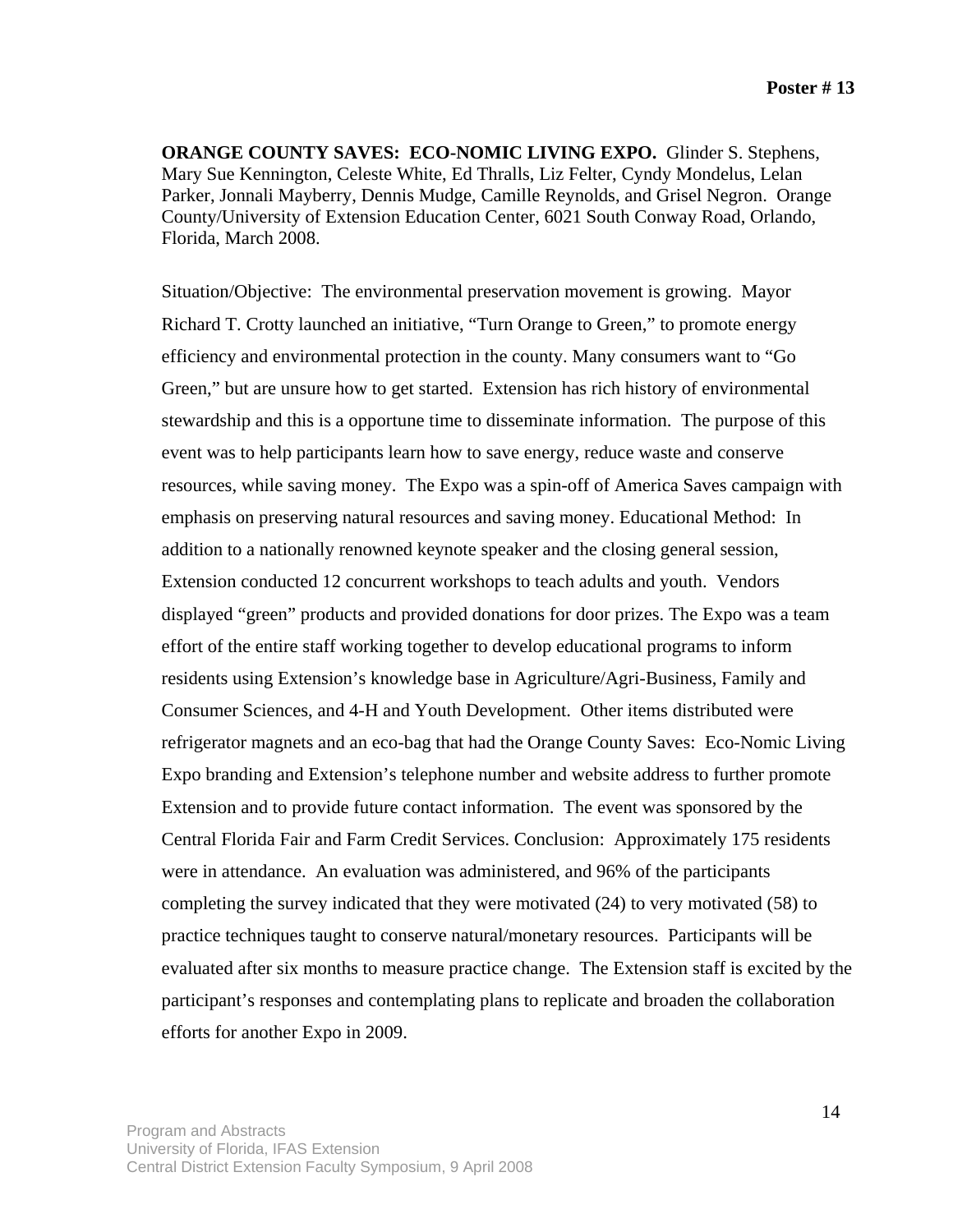**FORMATIVE EVALUATION OF BUILD YOUR BONES! OSTEOPOROSIS EDUCATION PROGRAM.** J. England, UF/IFAS Lake County Extension, 1951 Woodlea Road, Tavares, Florida, 32778.

Osteoporosis is a disease that results in deterioration of the bone and increased fracture risk. Although commonly perceived as a disease of older women, osteoporosis occurs at all ages and both genders. The disease may cause pain, bone fracture, loss of independence and increased morbidity. Although effective therapeutic measures for treating osteoporosis have been developed, they are not a substitute for preventative measures. Build Your Bones! is an osteoporosis education program designed to increase awareness of participants' personal susceptibility and risk factors for osteoporosis and promote benefits of change in behaviors that increase susceptibility. The pilot Build Your Bones! education program is based on the Health Belief Model and designed as a four hour series targeted to middle-aged and older adults. The program incorporates educational theory, lecture, interactive activities and demonstrations to engage learners. Short-term objectives include knowledge gain on personal risk factors for osteoporosis, intent to increase calcium intake and intent to participate in weight-bearing exercises. Medium term outcomes measured by post-program survey include increased calcium intake and inclusion of weight-bearing exercises in physical activity plan. The program was presented five times in 2007 to 94 participants. Results from post-program survey of 75 participants showed 91% intended to take action steps to reduce their risk of osteoporosis; including 56% intending to increase daily calcium intake and 57% planning to increase weight-bearing exercise. A follow-up survey of one program with 48% response rate (n=11) showed 73% increased daily calcium intake and 55% included weight-bearing exercise in physical activity plan. The results from surveys, instructor observation and feedback from an Extension specialist show a need for program revision to increase knowledge gain and behavior change. Recommendations include expansion to six hours of contact with participants, increased number of interactive activities, inclusion of pre-test and revision of post-program and follow-up survey instruments.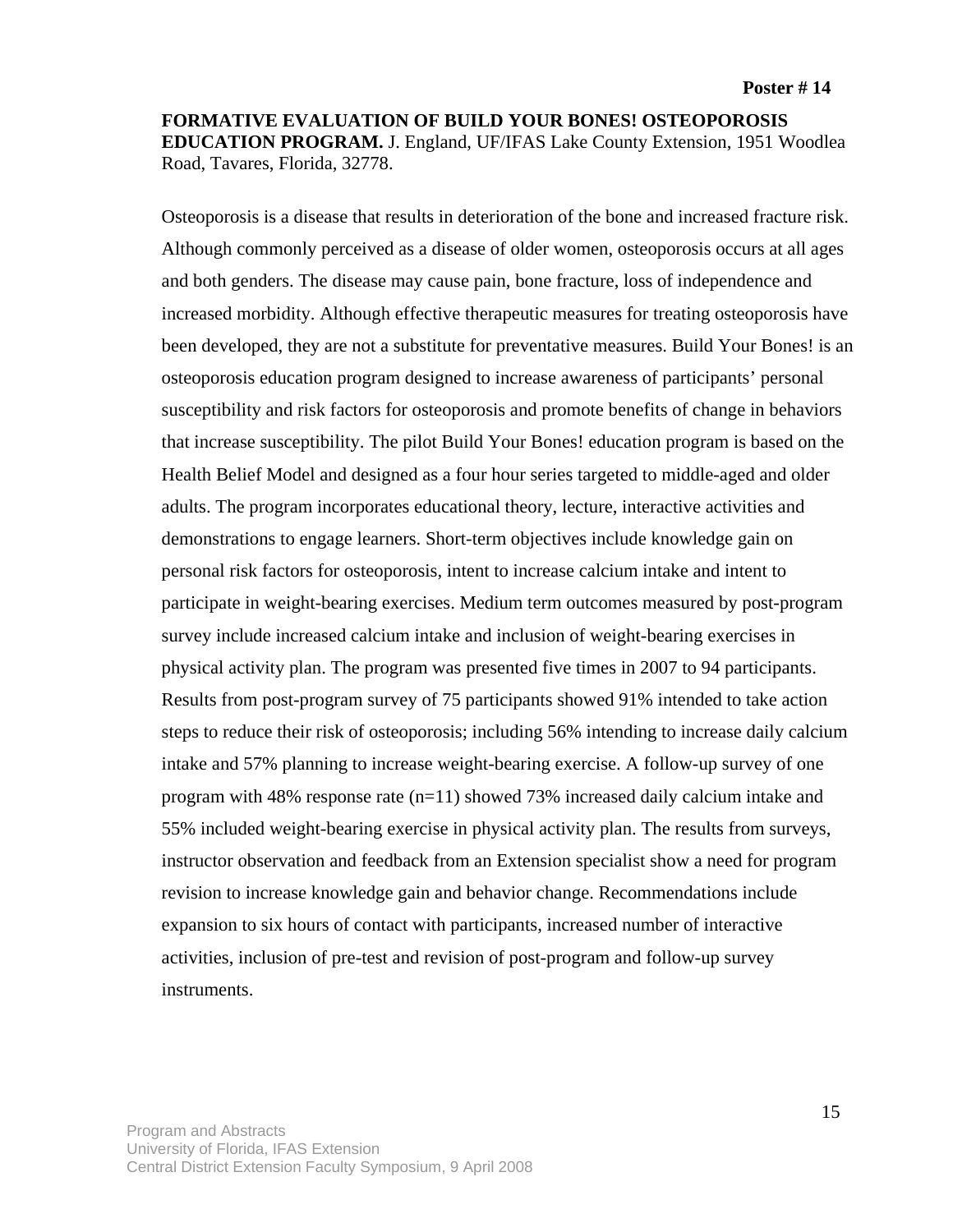### **SUMTER COUNTY – WHERE AGRICULTURE MEANS BUSINESS CAMPAIGN.**

S.Kelly. Sumter County Extension, 7620 SR 471 Ste 2 Bushnell, FL 33513.

When establishing the UF/IFAS Sumter County Extension Advisory Committee, the group was asked the question: "What are the main issues in Sumter County, and what could Extension do to assist Sumter County with those issues?" From that first discussion, an Agricultural Awareness Program was developed and a grant was applied for and received from the UF IPM and AEC Departments to fund the program. **Objectives:** To develop a publication providing the public with statistics and information about the agricultural industry in Sumter County. To distribute factual information through a newspaper insert to Sumter County residents and decision makers. **Methods:** The agricultural statistics were collected using the University of Florida Food and Resource Economics IMPLAN Professional Data modeling. The statistics were then verified by a local focus group consisting of agricultural industry professionals and economic development personnel. The statistics were then used to produce a newspaper insert, and a banner. Readers of the insert were encouraged to complete an online survey, which was used to determine the knowledge of agriculture and the interest in learning more about Sumter County agriculture. **Results:** A report of the statistics of the value of agriculture in Sumter County was received from the IMPLAN modeling. This report was used to produce a four page color insert, and 7,000 copies were distributed through the Sumter County Times newspaper and the Sumter County Library System. The number of people who completed the online survey was a disappointing part of this project, but those who did indicated that they learned about Sumter County agriculture and they wanted more information. The survey also helped identify the delivery methods that the respondents preferred, with 87.5% interested in a website, 66.7% interested in newspaper articles, and 70.8% in a printed newsletter. **Conclusions:** The statistics about the value of the agricultural industry are of interest to the population of Sumter County and updated information of this type should be collected and distributed. The results of the survey indicate preferred delivery methods for further information among those interested in learning more.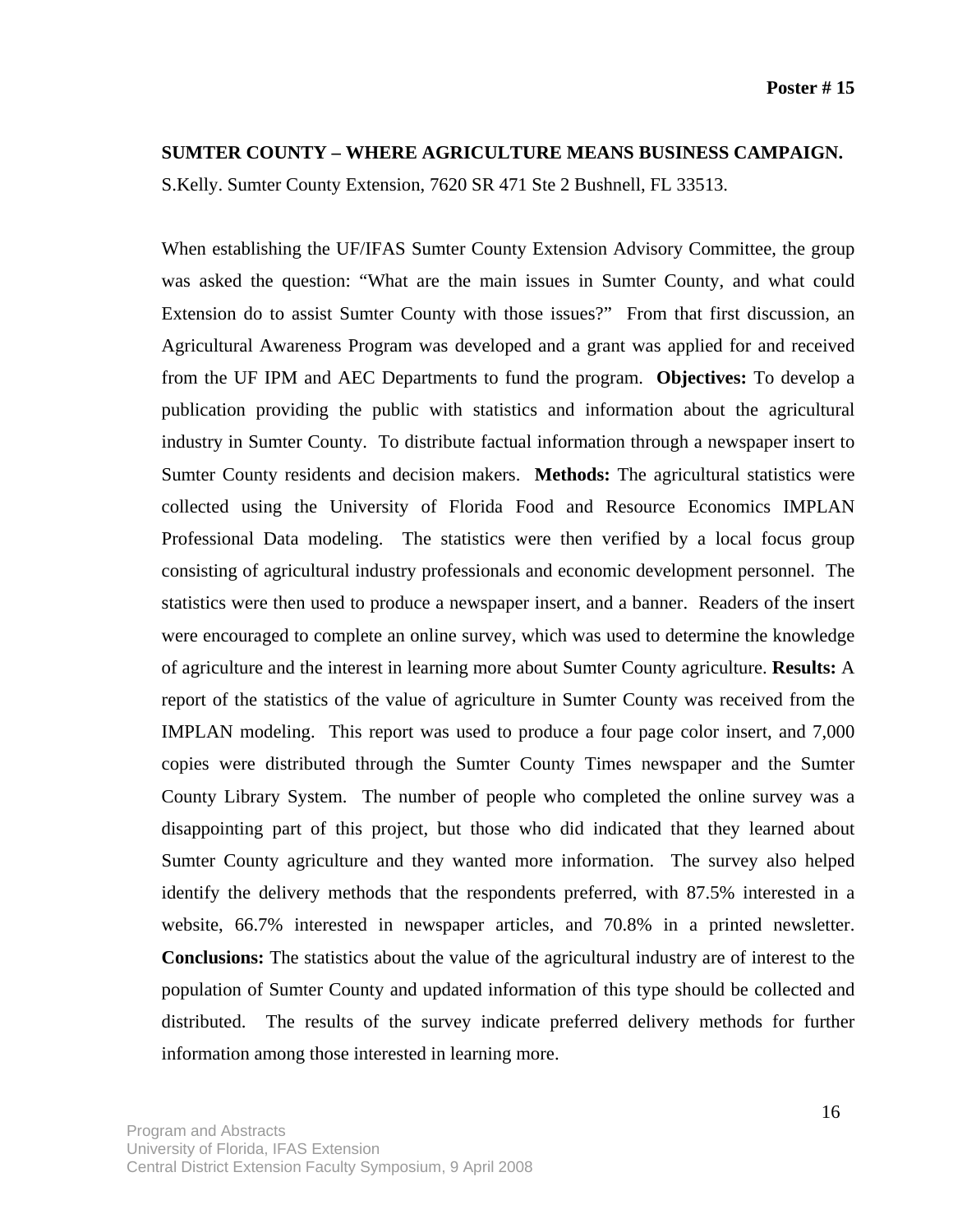#### **ORGANIZING A FARM TOUR FOR STATE AND COUNTY POLICY DECISION-**

**MAKERS.** J.S. Strickland. Hernando County Extension, 19490 Oliver Street. Brooksville, FL 34601

Situation: A farm tour was organized in 2006, highlighting the diversity and existence of agriculture in Hernando County. There are 617 farms that average 106 acres in size. The average market value of production is \$35,183. Almost half of the farmers are part-time farmers. The industries of commercial horticulture, fruit and vegetable production, livestock production and forage production are well represented in Hernando County. Purpose: The objectives of this farm tour were to: organize the different agriculture industry into one common voice with one common goal, and show the existence and viability of agriculture in this county. The targeted audience was elected officials and other decision makers in the county.

Method: This was cooperative effort among the Hernando County Extension Service, United States Department of Agriculture Farm Service Agency, Hernando County Cattlemen, and Hernando-Citrus Farm Bureau. There were members of each organization that were involved with the planning and execution of this 12 hour event. The planning of this tour took approximately eight months. Six agricultural businesses were visited. An evening dinner and speakers provided the opportunity for socialization between the agriculture community and the decision makers as well as additional education. Results: The Hernando County Agriculture Industry Farm Tour succeeded in demonstrating to local and state policy makers that agriculture is alive and well in Hernando County. Most of the local decision makers were surprised to learn about the wide ranging scope of agricultural diversity in Hernando County. Many commented, "I never knew this place existed". As for the second goal to organize the agriculture into come common voice with one common goal, it was obviously successful because of the success of this event.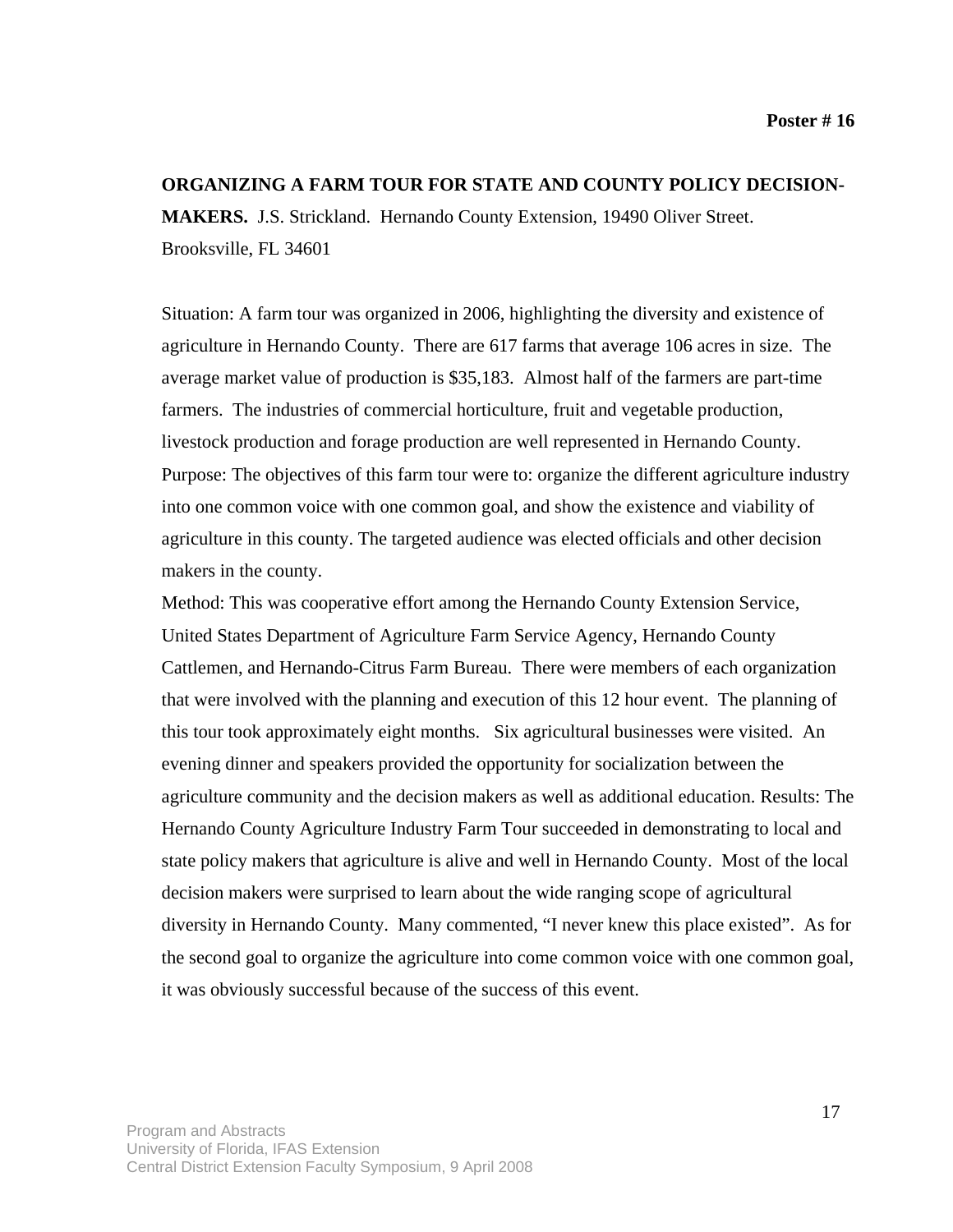### **SMALL FARMS STUDY TOUR: A LESSON IN INNOVATION AND DIVERSITY**

G. England, L. Seals, J. Walter, N. Wilson. 1455 Treeland Blvd., Palm Bay, FL 32909

According to the United States Department of Agriculture (USDA), small farms represent over 90% of all farms in Florida. The USDA defines a small farm as one with up to \$250,000 in sales. These farms make about 15% of all farm product sales in Florida. Input from counties throughout Florida indicated the need for the development of small farm educational programs. The objective of this study tour was to increase Extension agents' awareness and knowledge of innovative strategies used by small farmers in other states. In 2007, twenty Extension agents participated in a week-long study tour of 24 innovative and diversified small farms in the southeast. Agents observed and evaluated all aspects of the farm system. Debriefing sessions conducted immediately after each stop on the tour gave agents the opportunity to share lessons learned, programming ideas, and constraints to small farm success in Florida. At the conclusion of the training, agents completed a written evaluation that summarized their experience and observations. The knowledge gained and lessons learned while on the study tour have helped agents to develop educational programs that focus on the unique needs of small farms and alternative enterprises. In 2008, agents highlighted successful operations visited on the tour to 140 participants at the AGRItunity Conference in Sumter County. The experience helped agents in Brevard County select topics for the 2008 Pastures, Ponds, Growers, and Groves Conference. Agents statewide are collaborating to plan and implement a Florida small farms and alternative enterprises conference in 2009. In conclusion, this study tour provided agents with new ideas and the knowledge necessary to enhance educational programs for a unique and growing small farms clientele.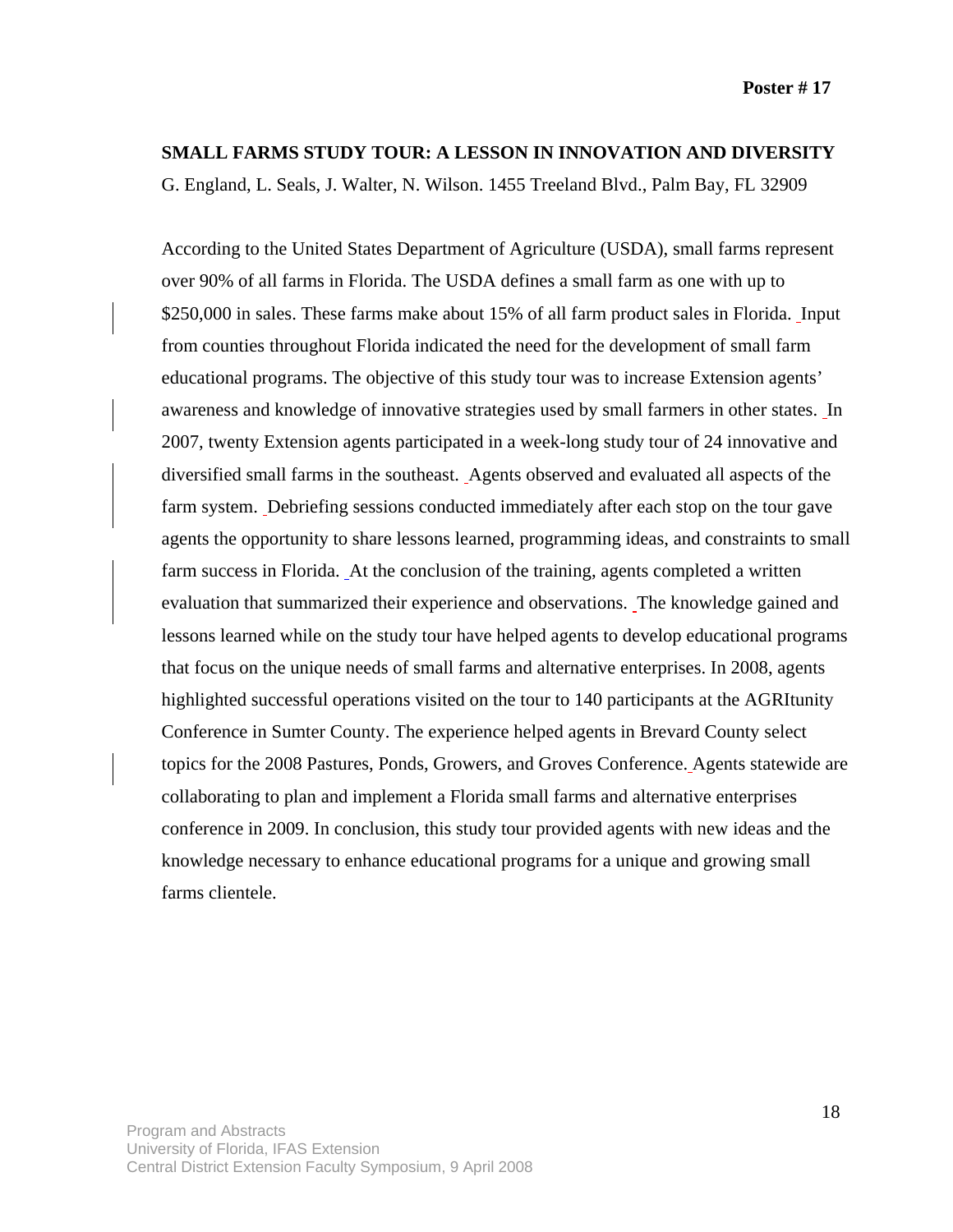### **AGRItunity 2008: MEETING THE NEEDS OF FARMERS LARGE AND SMALL**

G. England**,** J. Bradshaw**,** E. Jennings, S. Strickland**.** Sumter County Extension, 7620 SR 471, Suite 2, Bushnell, FL 33513

**Objectives:** Plan and conduct a second annual conference and trade show focusing on areas crop production, livestock and marketing to small and large farm operations in the west central Florida region consisting of Citrus, Hernando, Pasco and Sumter counties involving educational sessions that will cover the diverse interests of the clientele of the region. Involve producers and allied industries through participation in program planning, sponsorships and exhibiting their products and services at the trade and equipment show. **Methods:** The planning group of the original event held in December 2006 met and determined the need for a second regional conference and trade show. This group consisted of the four Regional Specialized Extension Agents and CEDs plus any other interested Extension Agents of the west central Florida Region, as well as the Small Farm Commodity Focus Team and members of the agricultural community. The various subcommittees developed the educational sessions, obtained grant monies, arranged for facilities and volunteers, attracted exhibitors and sponsors and promoted the conference and trade show through media exposure and direct mailings. **Results:** Over 250 participants experienced an educational program that included a general session with examples of successful small farm ventures within and outside Florida. Three concurrent educational sessions, covering pertinent topic areas and an indoor trade show with outdoor equipment display area all funded by sponsors, exhibitors, grants and a modest admission fee, were successfully presented and well received. Evaluations revealed that the program met or exceeded the expectations of 100% of the respondents; Eighty four percent stated that gained knowledge would be used to start/enhance their business and 99% would participate in another event. **Conclusions:** The planning committee determined continued need for an annual event. Involvement of agricultural and allied industries in planning educational programs is critical to the region.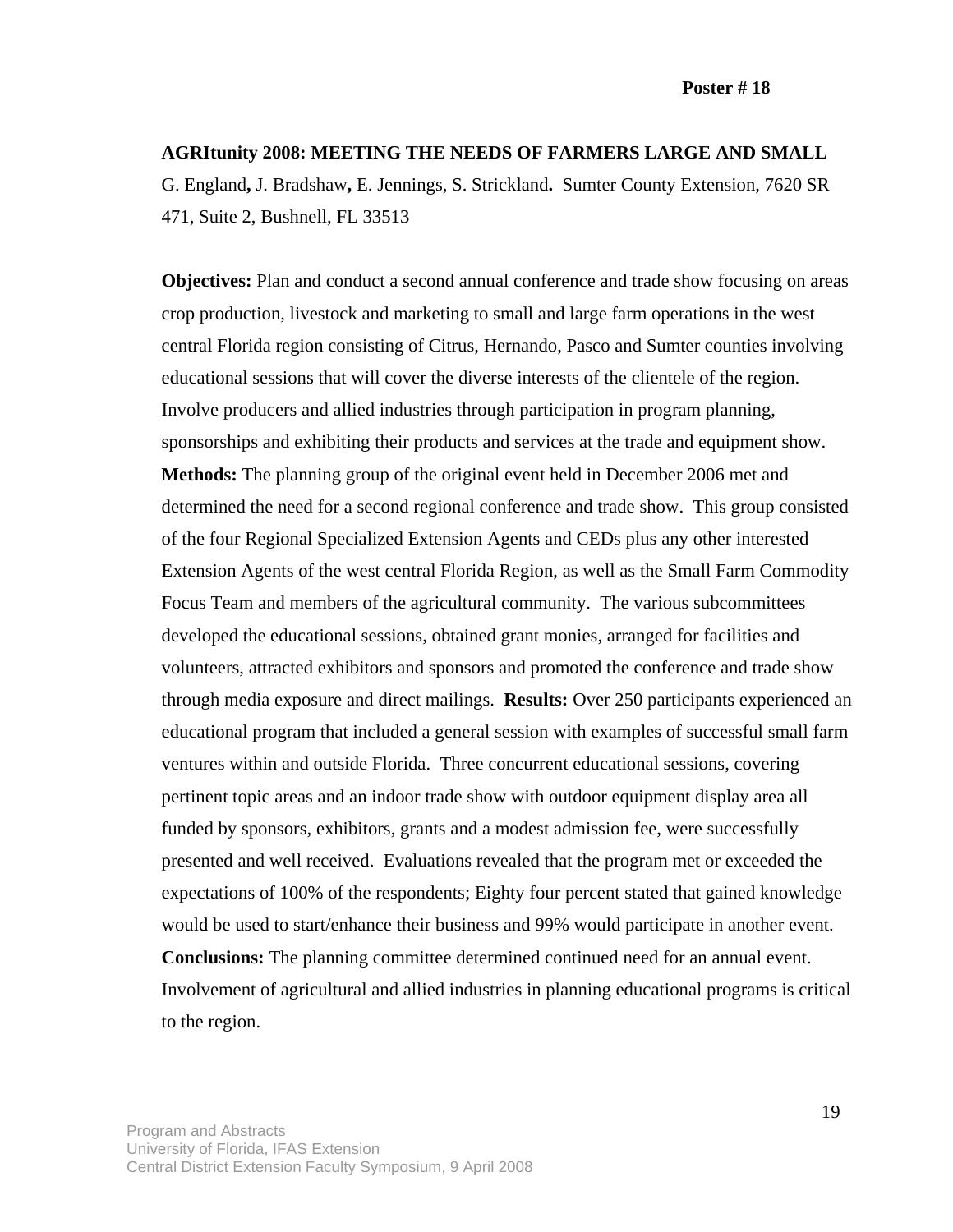**Poster # 19** 

**WEATHER WATCH PROGRAM.** Ryan A. Atwood. Lake County Extension, University of Florida, 1951 Woodlea Rd, Tavares, FL 32778, USA

Weather Watch is an extension program aimed to help agricultural producers in Central Florida protect their crops from potentially damaging freezes. This program has been on going for the past thirty-five years. Agricultural producers who subscribe for a \$100 fee receive a phone number to call for local weather forecast recordings. Multiple phone lines are used to ensure the ability to access the recordings during times of high call volume. These forecasts are updated at least daily. During warm periods it provides a 7-14 day weather outlook and citrus leaf freezing data. During cold events where the potential for damage exists weather advisories are given multiple times a day. Weather Watch program data includes predicted temperature, temperature fall, temperature duration, wind speed, wind direction, forecast tracker, citrus leaf freezing points, fruit frost station forecasts, evaporative cooling potential, and wet bulb shut off. Advisories consist of data from the National Weather Service, Florida Automated Weather Network, Wallis George Regression model numbers, and predictions from Fred Crosby a retired agricultural weather forecaster. Weather Watch subscribers who give email addresses will be notified when a freeze event is up coming so that they do not "miss" an event. Subscribers with Nextel phones are included in a weather group which allows for twenty people to listen and broadcast on the direct connect feature simultaneously. This feature gives extension agents and growers the ability to discuss temperatures and other weather conditions at their groves during a cold event. The weather watch program assists growers by evaluating climate data that could potentially have damaging effects on production.